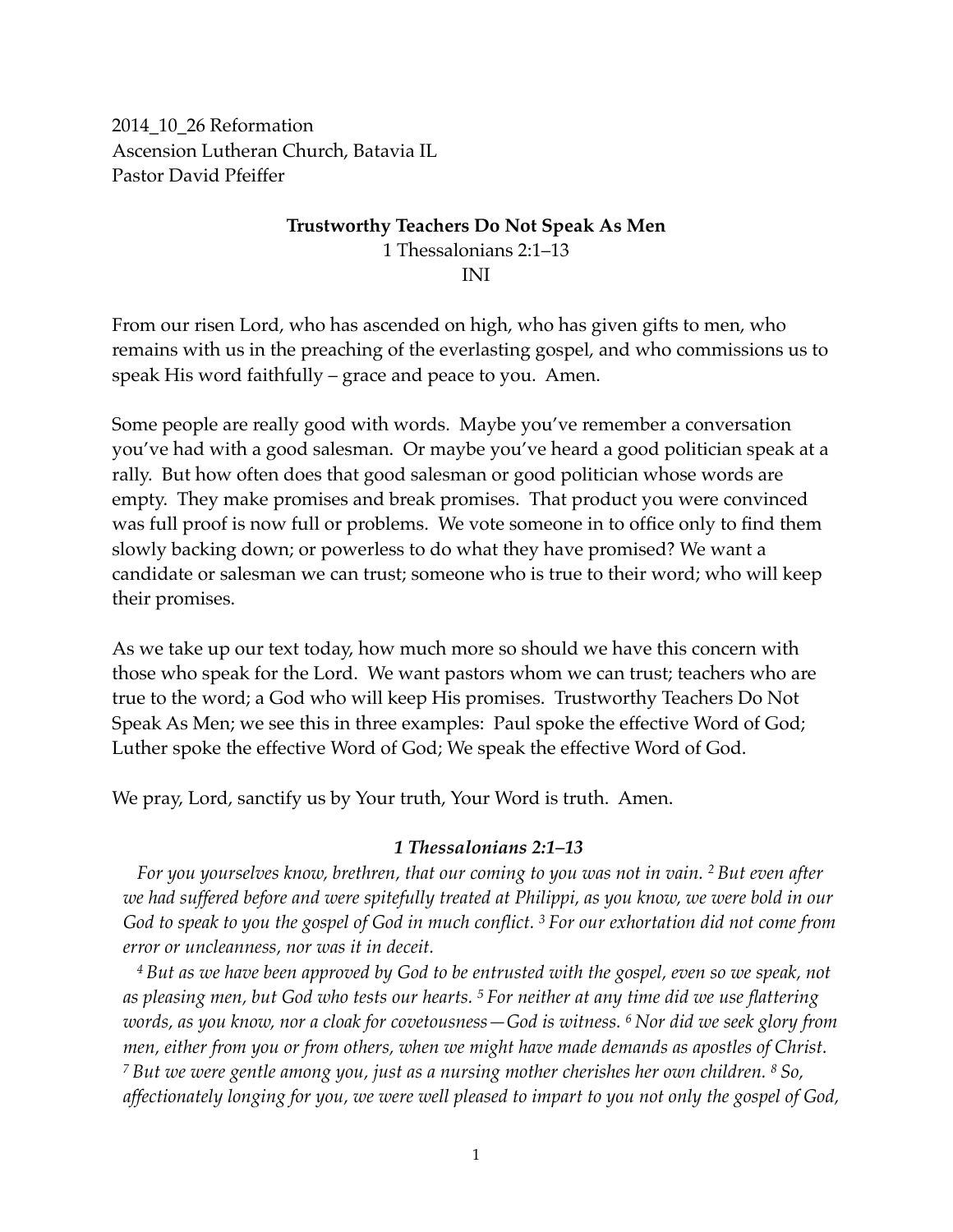*but also our own lives, because you had become dear to us. 9 For you remember, brethren, our labor and toil; for laboring night and day, that we might not be a burden to any of you, we preached to you the gospel of God.*

<sup>10</sup> You are witnesses, and God also, how devoutly and justly and blamelessly we behaved *ourselves among you who believe; 11 as you know how we exhorted, and comforted, and charged every one of you, as a father does his own children, 12 that you would walk worthy of God who calls you into His own kingdom and glory.*

*<sup>13</sup> For this reason we also thank God without ceasing, because when you received the word of God which you heard from us, you welcomed it not as the word of men, but as it is in truth, the word of God, which also effectively works in you who believe.*

In Jesus name, dear fellow redeemed,

### **1. Paul spoke the effective Word of God**

As soon as a politician opens his mouth, he's at risk of being pushed into the "outcrowd." There are certain controversial issues that put a politician in the danger zone. Whether its an issue like gay marriage or abortion; immigration or taxation; a candidate easily puts himself at risk. They could easily alienate one group of voters whose vote they need; or discourage another group of lobbyist whose support they need. They need to do what they can to remain part of the "in-crowd."

The Thessalonians might have wondered about Paul. When the Apostle Paul comes to Thessalonica, he finds a city already stirred up by religious advertising. Thessalonica is located in Greece – a culture known for its philosophers and political peddlers. How many peddlers had already come and gone? How many were motivated by one thing: how is your sack of money going to serve their special interests. How many used whatever flattering words were needed to get what they were after? Was this Paul of Tarsus just another in a long line of empty words, come to make some money from gullible people and ready to move on? Could the people trust his promises?

#### So he writes,

*1 For you yourselves know, brethren, that our coming to you was not in vain. 2 But even after we had suffered before and were spitefully treated at Philippi, as you know, we were bold in our God to speak to you the gospel of God in much conflict. 3 For our exhortation did not come from error or uncleanness, nor was it in deceit.*

When Paul comes to Thessalonica in A.D. 50., he immediately places himself at risk. He goes to the synagogue and waits for the opportunity to stand and speak; and when he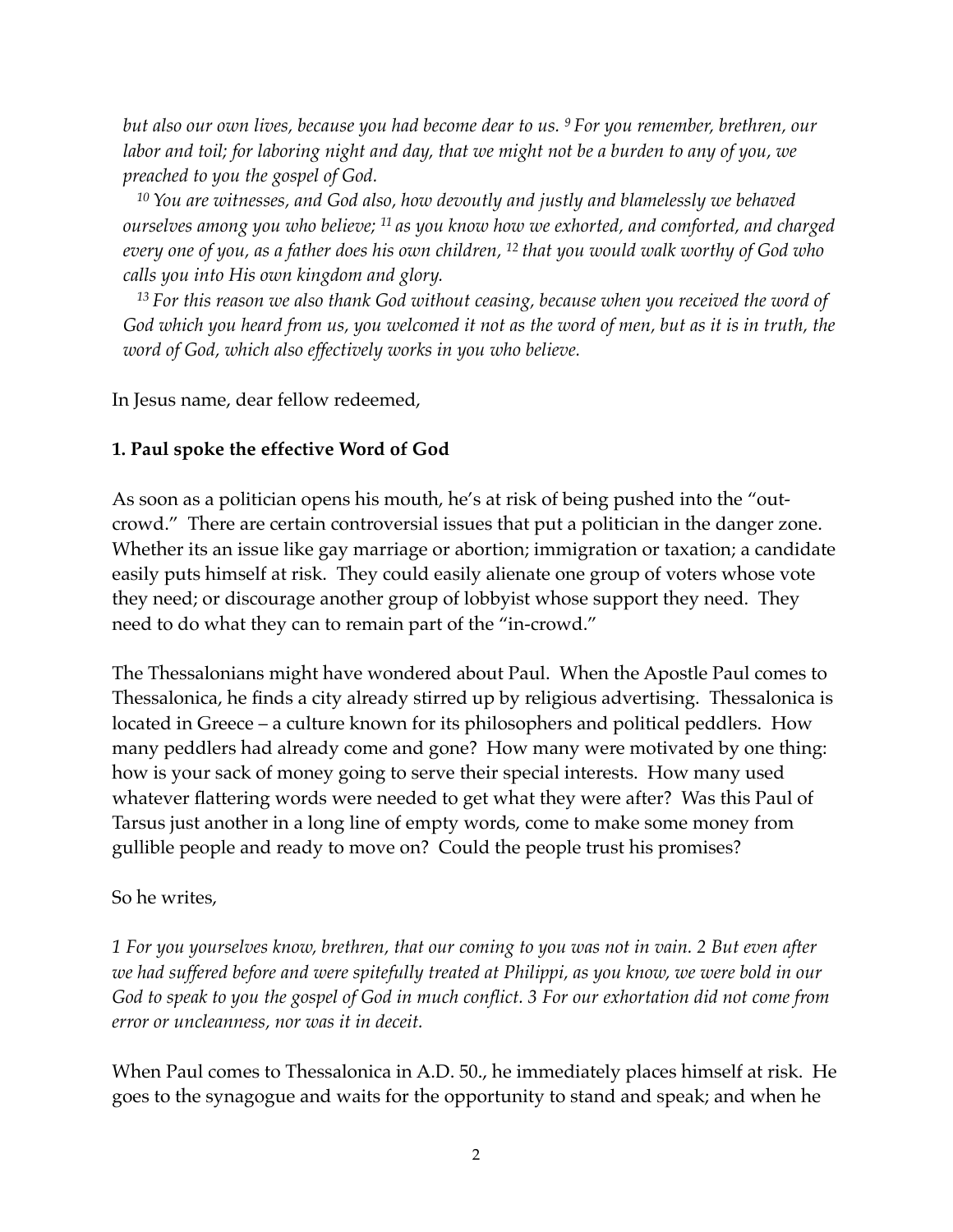stands, he does not speak as men speak. He addresses what that synagogue will perceive as the most controversial issue of all – is Jesus the Christ?

The people had heard of a Messiah, but not the same Messiah as this Paul was preaching. They knew of a Messiah that was coming to reward the in-crowd and bring wrath upon the out-crowd. They knew of a Messiah who comes to glorify a certain status; an earthly heritage; earthly achievements; and to cast out all others who are part of that crowd.

In Greek it was called: "to euangellion" – Paul preached "the gospel." He came to the synagogue and spoke good news which was to all people; Jew and Gentile alike. But it was just this euangellion that would divide the synagogue. He preached Jesus – the Christ who came not for a certain status; heritage; achievement; He comes for the outcrowd; the sinners; the lost – those who deserved no place in God's community. For this they had already driven him out of the nearby city of Philippi. And it would raise much conflict here too.

It reminds us of what the Pharisees said to Jesus in Matthew 21: "by what authority do you do these things?" Jesus did not come from the "in-crowd." He did not derive his authority from the priesthood or from the temple or from the national council. So where did he get His authority?

He would not bother to say. Instead Jesus let the word speak for itself. Instead, Paul let the word speak for itself. And when God's word speaks, it needs no confirmation from the in-crowd or the religious elite or the scholars or popular opinion. For when God's word speaks, Jeremiah writes: "It is like a hammer which breaks the rock in pieces" (Jer. 23:29).

It breaks the rock of our heart; exposing the controversial state of affairs. And this will indeed offend. It will offend us when hear that all we have done counts for nothing. It will offend us when we heart that our status in society; our Lutheran heritage; our church membership; our achievements: job, family, home, money – it is worthless when it comes to our salvation.

But Paul did not come to flatter. As he says in verse 4, he came not to please men; but to serve God. Rather than a peddler, He spoke as a parent. As a father, even as a mother, Paul cared for this congregation. "We were gentle among you as a nursing mother … we exhorted and comforted you as a father." As gentle as a mother and as stern as a father – this was Pastor Paul. He comes not as lord of the Thessalonians, but as parent, ready to give his own life for these his children; he nourished them with the milk of the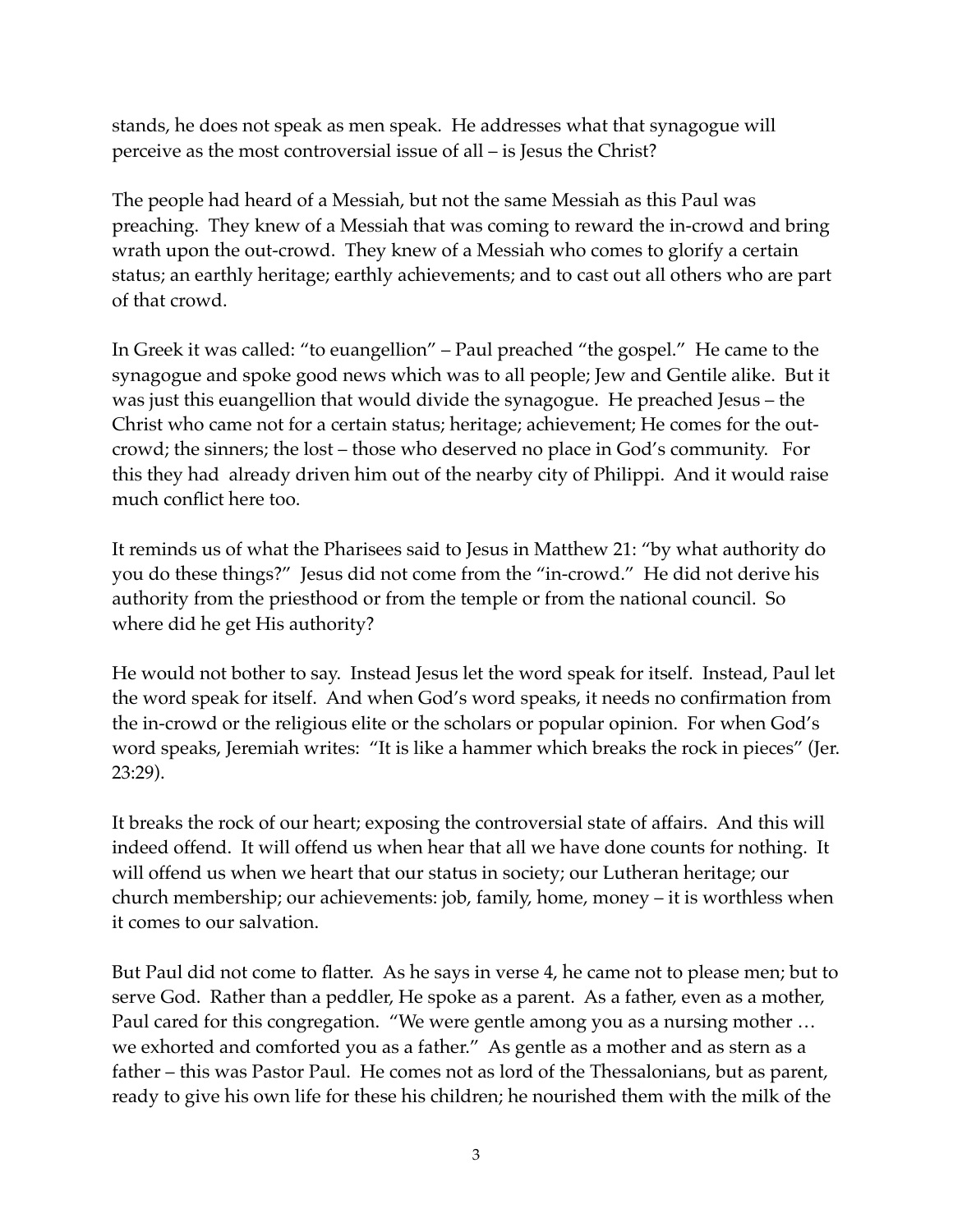gospel; he encouraged them to grow up in the Spirit; he comforted them with the knowledge that God will not break His promises; and he charged them to walk worthy of the kingdom of God.

*13 For this reason we also thank God without ceasing, because when you received the word of God which you heard from us, you welcomed it not as the word of men, but as it is in truth, the word of God, which also effectively works in you who believe.*

# **2. Luther spoke the effective word**

Sometimes politicians need to backpedal. They perhaps state something that is true, but are forced to retract or face a backlash from the media or certain interest groups. When we vote we are looking for someone we can trust; someone who won't back down from his beliefs and who stand by his words.

The choice confronted Martin Luther in 1521. Surely you've overstated yourself, Dr. Luther. You cannot mean to say that the papacy cannot be trusted. You cannot mean to say that the pope does not have the sole authority to forgive sins. You cannot mean to say that forgiveness is free and comes to those who have done nothing to deserve it. It is time to backpedal. At stake was his relationship with the most powerful interest group in all of the world: the holy Roman papacy.

He was summoned to Wormz (vormz) by order of the Emperor himself. Luther faced a choice: backpedal or be declared an outlaw. Where would he stand?

Luther had challenged many of the practices of the church in his day. And it began with the sale of indulgences. The Roman church was claiming that through their church offerings, they could receive forgiveness. They offered slips of pardon and called them indulgences. This was one of the first teachings Luther challenged.

Luther was making the claim that the authority to forgive sins is not something reserved for select "in-crowd" within the church but belongs to the Church itself; and thereby, to every Christian. The picture which Luther wanted to paint was a picture of Christ reaching out to us wherever the Church is making use of the Word and the Sacraments; there He reaches out from heaven to touch us on earth and to give us what He has promised without reservation: forgiveness, life, and salvation. The problem was, at the same time Michelangelo was painting another picture.

One of the major projects being funded by the Roman Church in the early 16th century was the building of the Sistine Chapel. Michelangelo had just completed one of the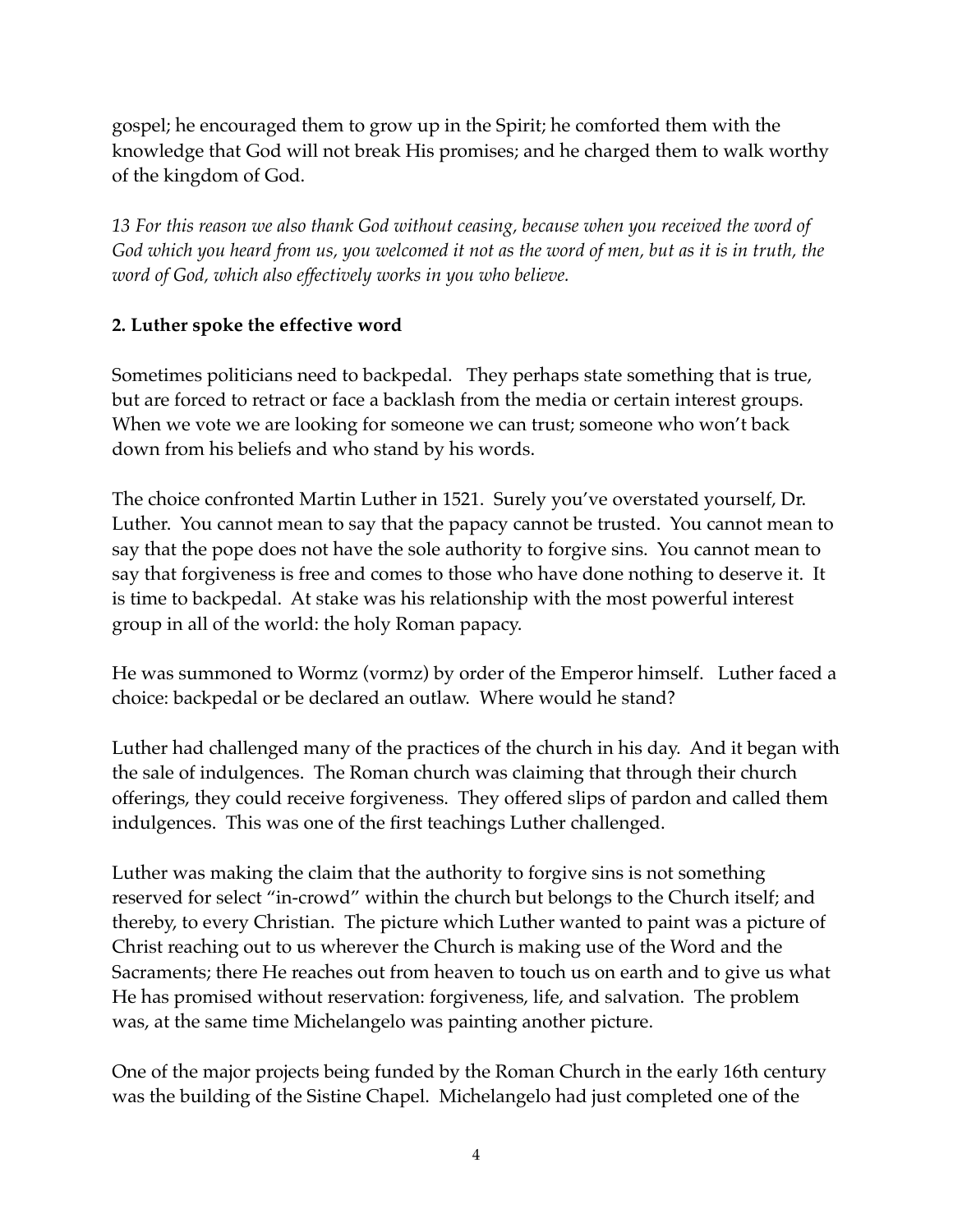most renowned works of art the world has known. The Sistine Chapel was a project that would put Rome in debt. And how would they pay for this great project? Indulgences. Luther was a threat to Rome theologically, politically, and financially.

So while Michelangelo was behind the scenes for money, painting the scenes, Martin Luther was painting another scene for free: a gospel that comes at a cost we could never pay, which has been paid in full by Christ, and which has been given freely to the Church to distribute without restriction or requirement. He preached a Christ who stood reaching out wherever the Word is being heard, touching those in the out-crowd, on the outskirts, and bringing you into the gospel of His grace. Christ is reaching out in the Word, working, active, forgiving you freely, claiming you as His own, and exercising an authority that belongs to Him alone.

Luther would not backpedal; he took the politically incorrect stance and was labeled an outlaw. So he would say: "I do not trust either in pope or or in councils alone, since it is well known that they have often erred and contradicted themselves, my conscience is captive to the Word of God."

*13 For this reason we also thank God without ceasing, because when you received the word of God which you heard from us, you welcomed it not as the word of men, but as it is in truth, the word of God, which also effectively works in you who believe.*

# **3. We speak the effective word**

Votes are what matter. If you don't win the election, then you can certainly do nothing to change things. So, the votes matter. The polls matter. Campaigns are concerned with numbers.

We have to watch out for getting caught up in the wrong campaign. There is a campaign in the church that lures us with ads and polls. It is the church mammon movement; and it measures success by numbers.

*v.1 For you yourselves know, brethren, that our coming to you was not in vain.*

How do we measure the value and effectiveness of our work as a church? How do we know that our labor is not in vain? Our congregation is currently made up of 15 family households, with a total of 47 members. Over the last four years we have lost 7 members and gained 10. Of course, most of those changes were transfers in and out from other CLC congregations. In 2011, our average attendance was 24; in 2012 our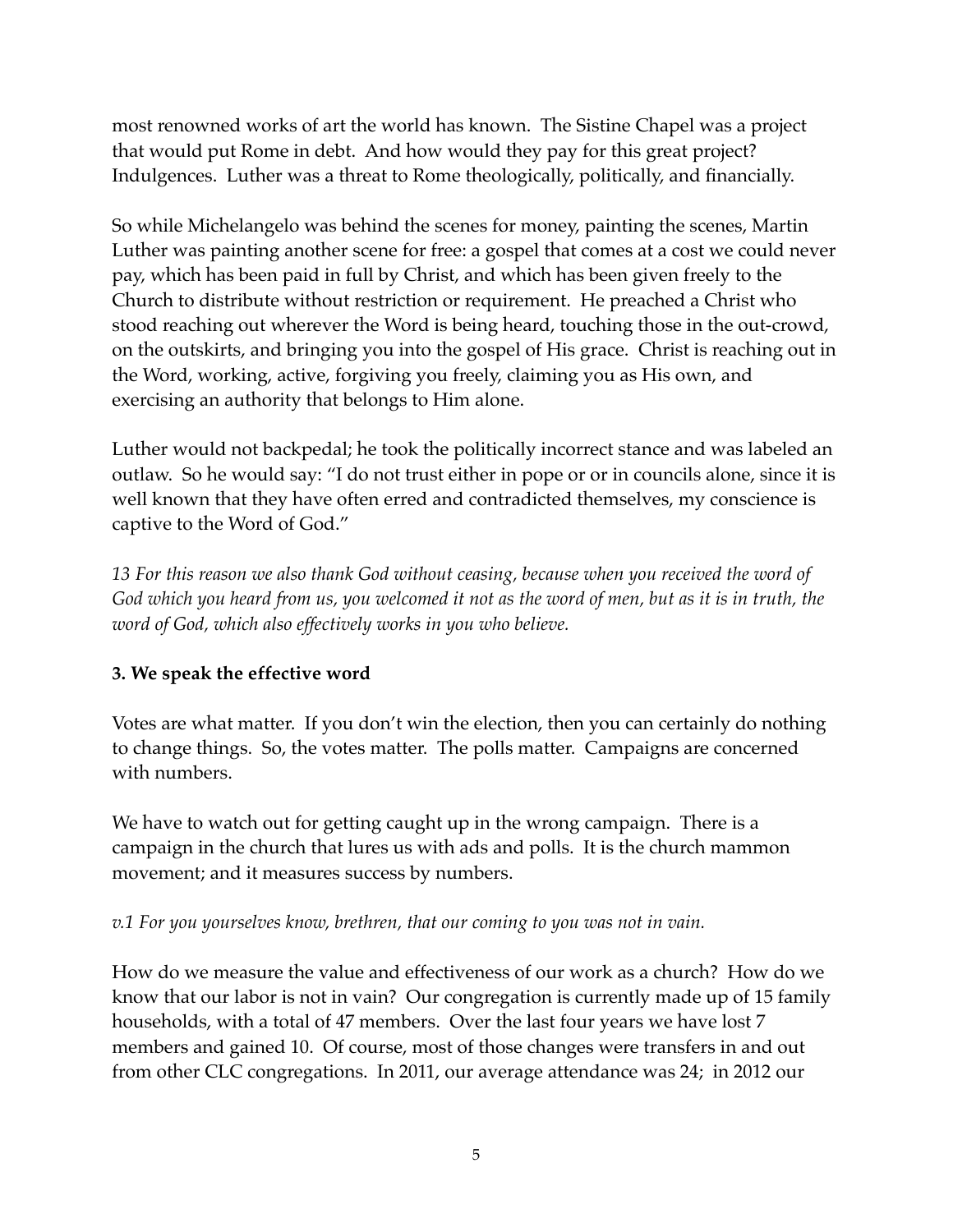average attendance was 24; in 2013 our average attendance was 24; and can you guess what our average attendance is so far this year? yep, 24.

God does not count like we do. He brings us an effective word that is never in vain. Every single soul that is hearing this word today is more than a number. And that word we speak is not for the sake of boosted church attendance, or a boosted budget.

*4 But as we have been approved by God to be entrusted with the gospel, even so we speak, not as pleasing men, but God who tests our hearts. 5 For neither at any time did we use flattering words, as you know, nor a cloak for covetousness—God is witness.*

This is what made Paul's visit valuable. This is what made Luther's stand worth it. And this is what our ministry effective. It will not always please or flatter people; it will not put us in the top 100 churches in America in terms of numbers; but we've been entrusted with the gospel; and like Paul, like Luther, we are being tested.

But God does not count like we do. He does not measure value in terms of polls; church status; church heritage; church membership; church attendance; in fact, he does not count at all – he does not count our works – for they are valueless apart from Christ; and even more so, he does not count our sins against us. This is what gives the word power – it is all God's work, all his doing in Christ – a salvation that is all to his credit.

This is our courage to take a stand, even when it is not politically wise. This is our courage to stand even when it goes against our own special interests. This is our courage to walk worthy of the kingdom into which we've been called.

So we return again to that word. To understand better what we believe and stand for. Not just to accept all teachings because they have come down from church authorities: there is no such thing here. These teachings come from the authority of the Church, that is, from Christ who is reaching out to us in the word, to touch you, to forgive you, to work in you the power to walk worthy of His kingdom. We speak the effective word.

Some people are really good with words. But what we want are pastors who are really good with THE WORD. We want trustworthy pastors – those who speak not as men speak, who are not men pleasers, who are not concerned with polls. We want pastors whom we can trust; teachers who are true to the word; because only then do we find a God keeps His promises.